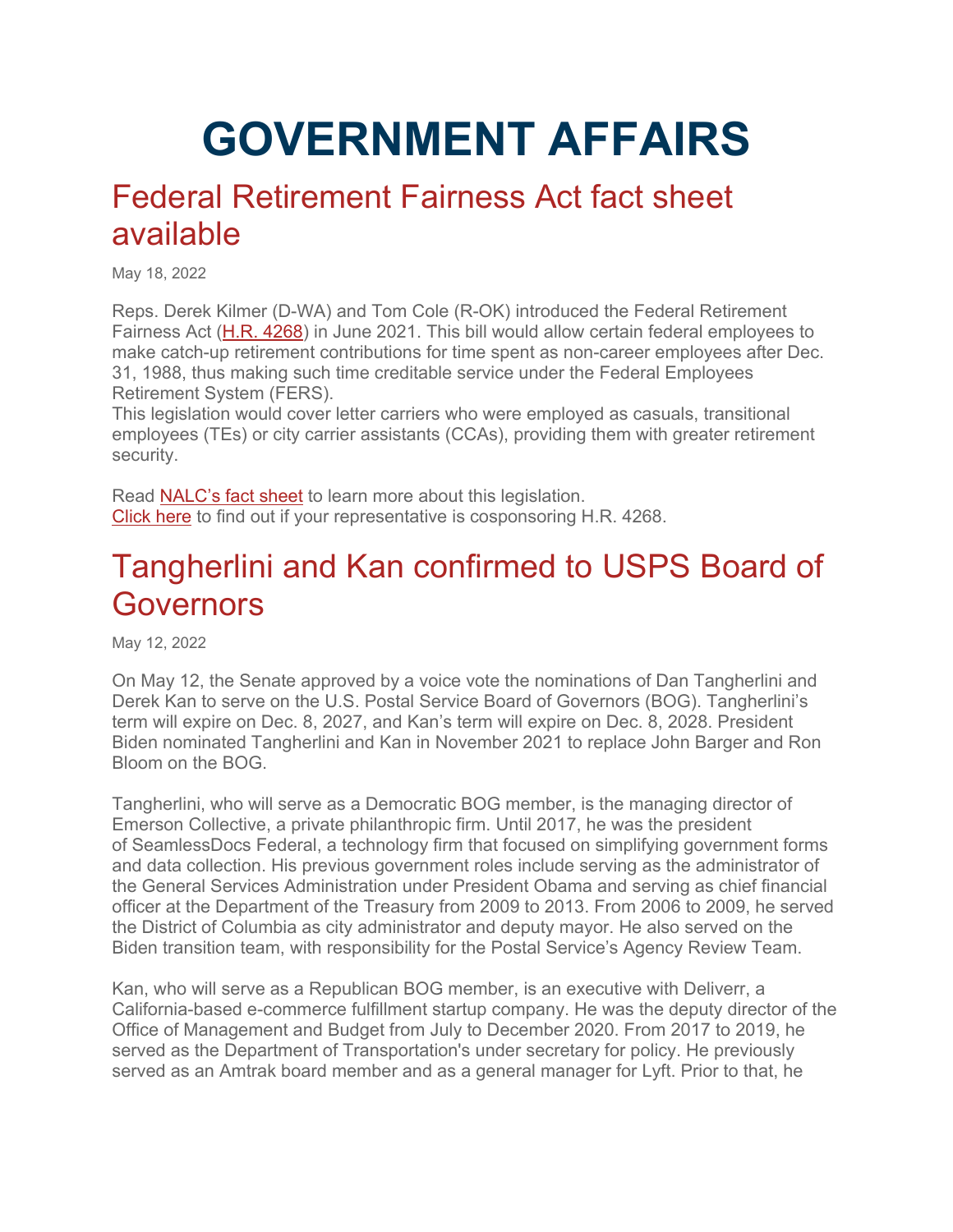served as an advisor for Senate Minority Leader Mitch McConnell (R-KY) and as chief economist for the Senate Republican Policy Committee.

"NALC congratulates Dan Tangherlini and Derek Kan on their confirmations," NALC President Fredric Rolando said. "We look forward to working with them and the rest of the BOG to ensure that letter carriers' voices are heard when decisions affecting their interests are made."

# Senate confirms Ketanji Brown Jackson to Supreme Court

Apr 07, 2022

In a 53-47 vote, the Senate confirmed Judge Ketanji Brown Jackson to the Supreme Court. Jackson's historic confirmation will make her the first Black woman to serve on the nation's highest court. She will replace Justice Stephen Breyer, who is retiring this summer after serving 28 years on the Supreme Court.

All 50 Democrats and three Republicans, Senators Susan Collins (R-ME), Lisa Murkowski (R-AK), and Mitt Romney (R-UT), voted to confirm Jackson on Thursday.

Jackson is a graduate of Harvard University and Harvard Law School. Prior to Jackson's Supreme Court nomination in Feb. 2022, President Biden nominated her to serve on the U.S. Court of Appeals for the D.C. Circuit, and she was confirmed with bipartisan support. In 2012, President Obama nominated Jackson to be a district court judge for the U.S. District for D.C. She was confirmed with bipartisan support in 2013. She has also served as the Vice Chair of the U.S. Sentencing Commission. Jackson spent much of her career as a public defender, and she will be the first former public defender to serve on the Supreme Court. Jackson began her career serving as a law clerk to Justice Breyer.

"NALC congratulates Judge Ketanji Brown Jackson on her historic confirmation," NALC President Fredric Rolando said. "She brings exceptional qualifications and legal experience to her new role as a Supreme Court Justice, and we commend her commitment to public service."

[Click here](https://www.nalc.org/news/nalc-updates/labor-unions-joint-statement-in-support-of-judge-ketanji-brown-jacksons-nomination-to-the-supreme-court) to read a joint statement from labor union leaders in support of Jackson's nomination.

# President Biden signs Postal Service Reform Act into law

Apr 06, 2022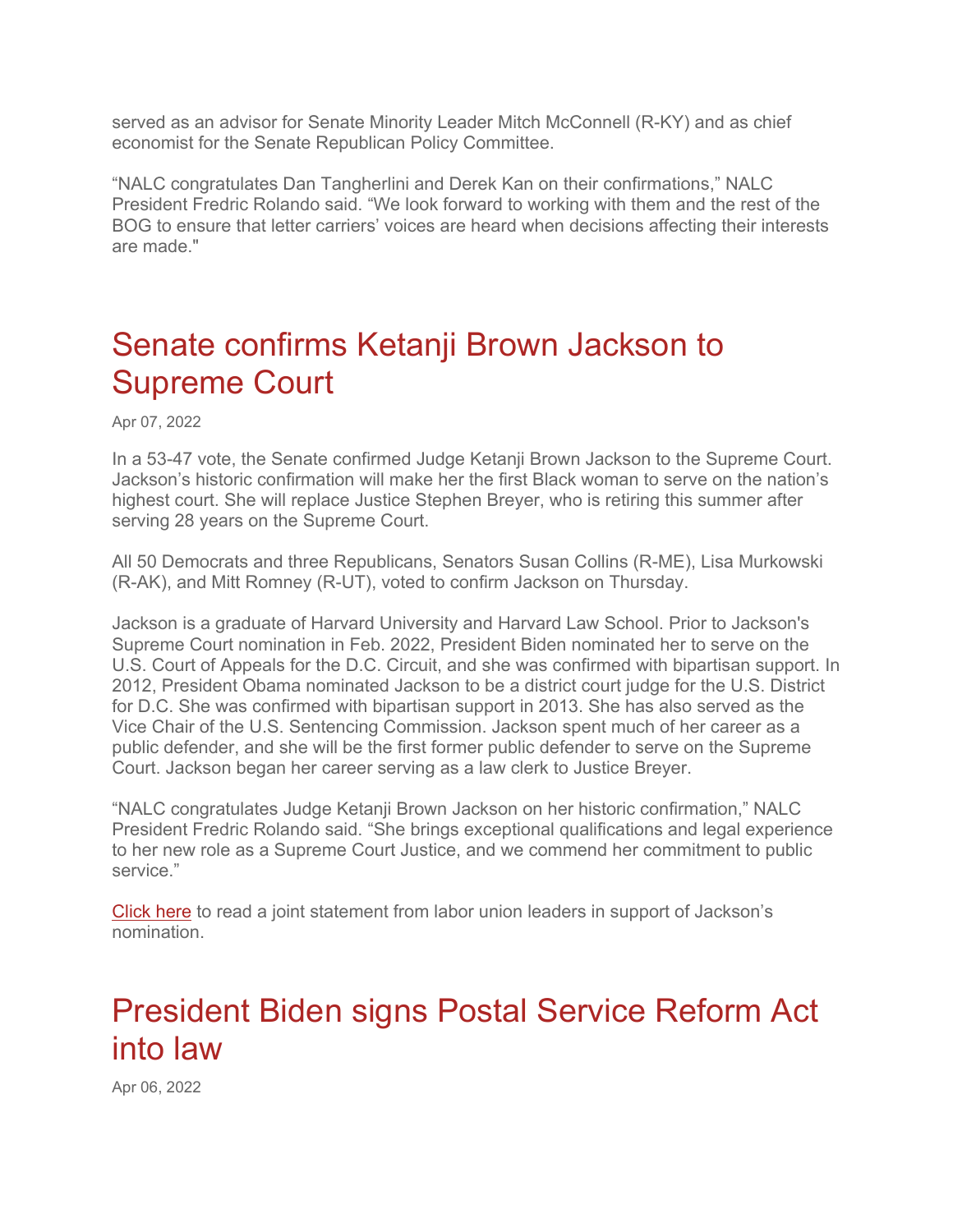

Today, President Biden signed the Postal Service Reform Act of 2022 (H.R. 3076) into law. The president's signature comes after the bill passed with massive bipartisan majorities in the House in February and in the Senate in March.

Annette Taylor, an NALC member who delivered mail for 32 years, introduced President Biden at the signing ceremony. Taylor, who served in the Air Force for eight years before beginning her career as a letter carrier, previously served as the president, vice president and recording secretary of Annapolis, MD Branch 651. She is the current vice president of the Maryland State Association of Letter Carriers.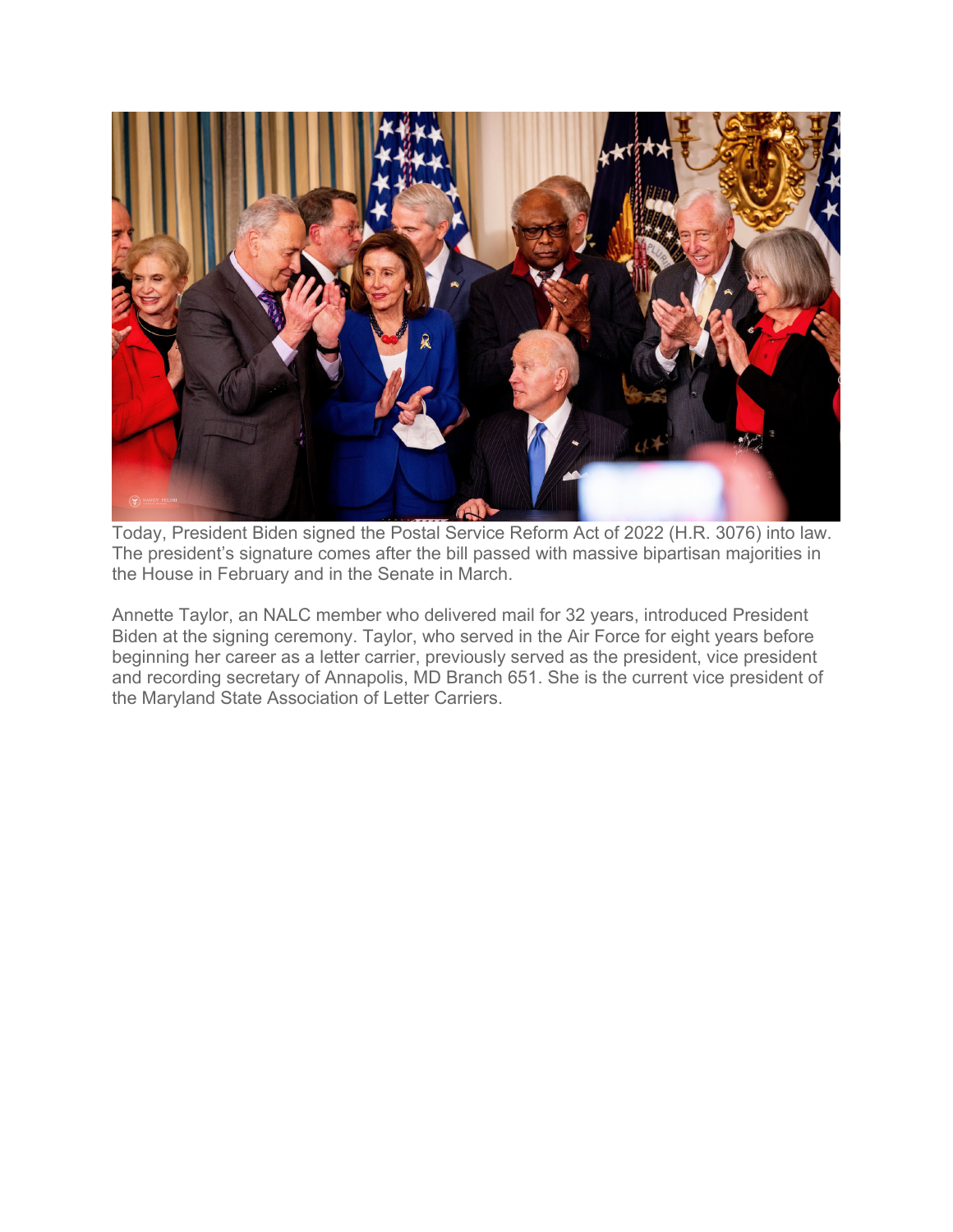

"NALC is proud to have contributed to the efforts over the last 12 years that resulted in this bipartisan legislation that brings us together today," Taylor said. "This legislation will help position the USPS to provide the service that the American people deserve. Mr. President, the Postal Service is an essential facilitator of our democracy and our economy. We know there is more to do to secure its long-term viability, but today is a huge step forward. My union stands ready to assist you."

"With this bill, we're repealing the pre-funding mandate and setting the Postal Service on a more sustainable and stable financial footing," President Biden said. "We're guaranteeing that the mail will continue to be delivered six days a week. And the bill increases transparency by requiring the Postal Service to develop an online public dashboard updated weekly with local and national service performance data. Today, we enshrine in law our recognition that the Postal Service is fundamental to our economy, to our democracy, to our health, and the very sense of who we are as a nation."

"After 12 years of fighting for meaningful postal reform, NALC is gratified to see President Biden sign this bill into law," NALC President Fredric Rolando said. "I would like to thank every NALC member who helped us get here. Your solidarity and activism were instrumental in this bill's path to becoming law.

"I would also like to commend the bipartisan work on this bill that was led by Chairwoman Carolyn Maloney (D-NY), Ranking Member James Comer (R-KY), Chairman Gary Peters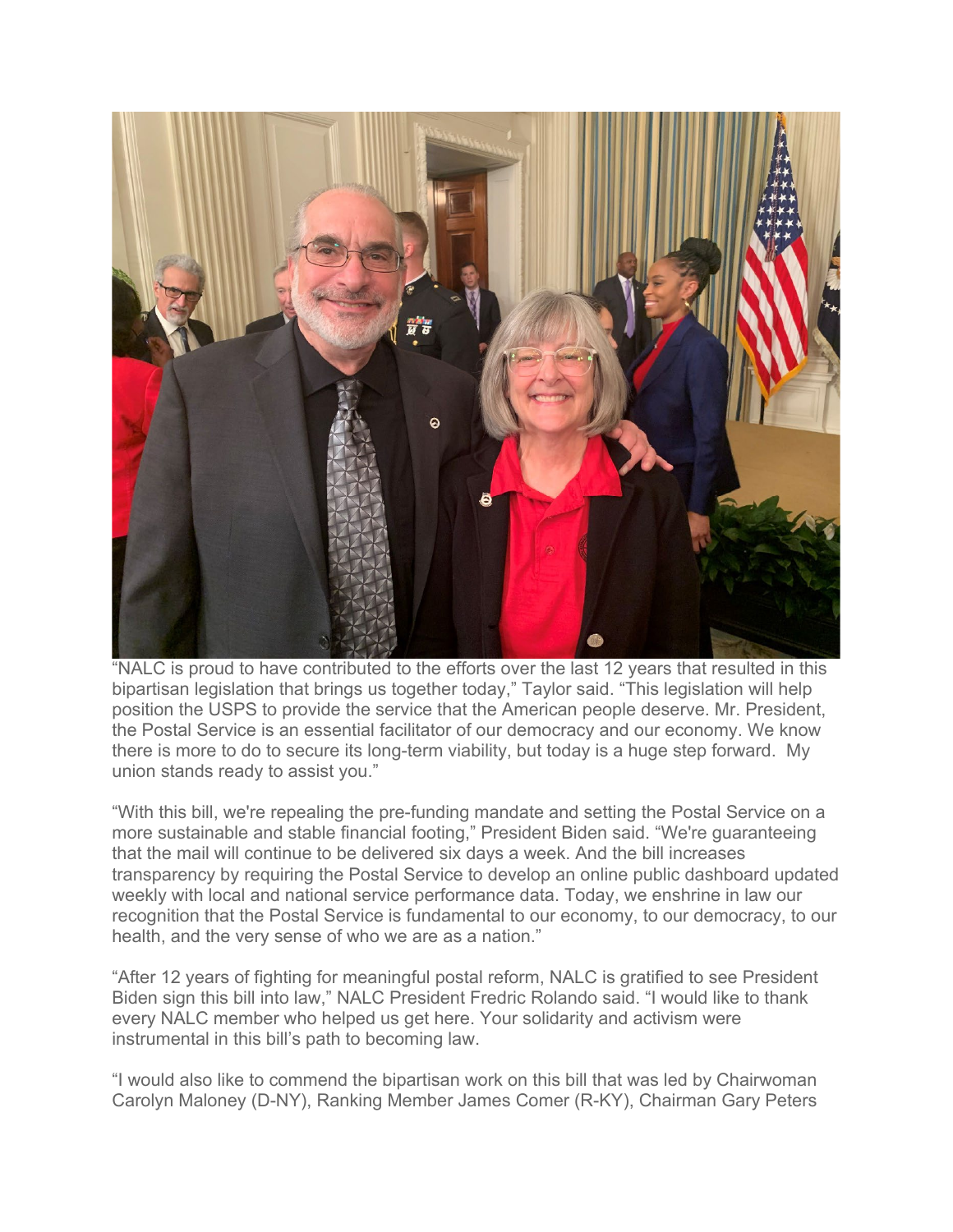(D-MI) and Ranking Member Rob Portman (R-OH). This legislation will put the Postal Service in a better position to grow and adapt to the evolving needs of America's households and businesses.

"Today, we celebrate this historic victory for letter carriers, the Postal Service and all Americans who depend on our universal service. We look forward to continuing working with members of Congress and the Biden Administration on reforms that will further strengthen the Postal Service and improve the work and lives of our members."

A video of the signing ceremony is available [here.](https://youtu.be/2m_j_Loiy7g)

# Statement of NALC President Fredric Rolando on Senate passage of postal reform

Mar 09, 2022

"America's letter carriers applaud the 79 members of the U.S. Senate who voted to pass the Postal Reform Act last night, following its adoption by the House of Representatives with a massive bipartisan majority in February.

We express our deep gratitude to Sens. Gary Peters (D-MI) and Rob Portman (R-OH), the chair and ranking member of the Homeland Security and Governmental Affairs Committee, for marshalling a huge bipartisan majority for the reform bill and for working with Democrats and Republicans in the House to craft the legislation. H.R. 3076 was a sensible set of reforms that all four corners of Congress could enthusiastically support.

The successful adoption of the bill reflects years of steady work by NALC members and staff to build consensus among postal stakeholders and members of Congress – as well as the overwhelming support of the American people who have long embraced the Postal Service as a national treasure. We thank our fellow postal unions, the mailing industry and postal management for working together on this effort. The resulting legislation, which repeals the unfair prefunding mandate for retiree health benefits put in place in 2006 and secures the continuation of six-day delivery, puts the USPS in a position to grow and adapt to meet the evolving needs of America's households and businesses.

Looking ahead, we will continue our efforts to ensure that postal management properly staffs the city carrier craft so that we may once again provide the highest quality of service to our customers throughout the country. And we also look forward to working with the Biden Administration to pursue further administrative and legislative reforms to achieve fair and effective postal pension policies that will further strengthen the agency.

The bill passed last night – with President Biden's anticipated signature – is a giant step forward in the NALC's ongoing efforts to secure a brilliant future for one of America's oldest and most essential institutions."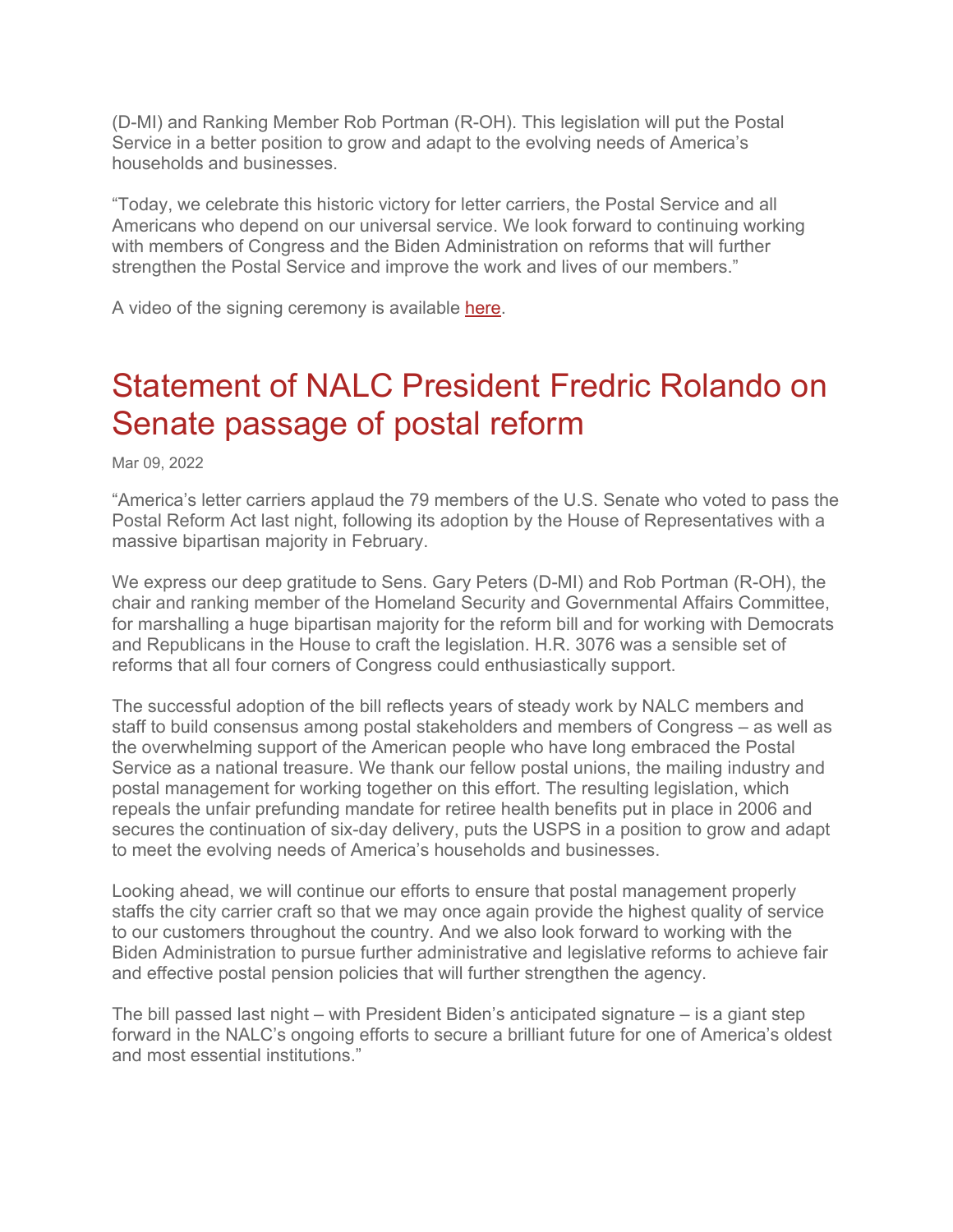

# NALC Priority Congressional Bills and **Resolutions**

Below are bills of note for NALC that have been introduced in the 117th Congress. This page will be updated regularly as bills are introduced.

# Passed

**The Postal Service Reform Act of 2022** [Public Law No: 117-108,](https://www.congress.gov/bill/117th-congress/house-bill/3076/text/pl?overview=closed) signed by President Biden on April 6, 2022 *Passed in the House with a 342 - 92 vote, passed in the Senate with a 79 - 19 vote*

# House bills

**Social Security Fairness Act** - **[H.R.](https://www.congress.gov/bill/117th-congress/house-bill/82?s=1&r=3) 82** *Status: Introduced January 4, 2021 [Co-sponsors:](https://www.congress.gov/bill/117th-congress/house-bill/82/cosponsors?r=3&s=1&searchResultViewType=expanded) 245 (186 Democrats – 59 Republicans)*

To repeal provisions that reduce Social Security benefits for individuals who receive other